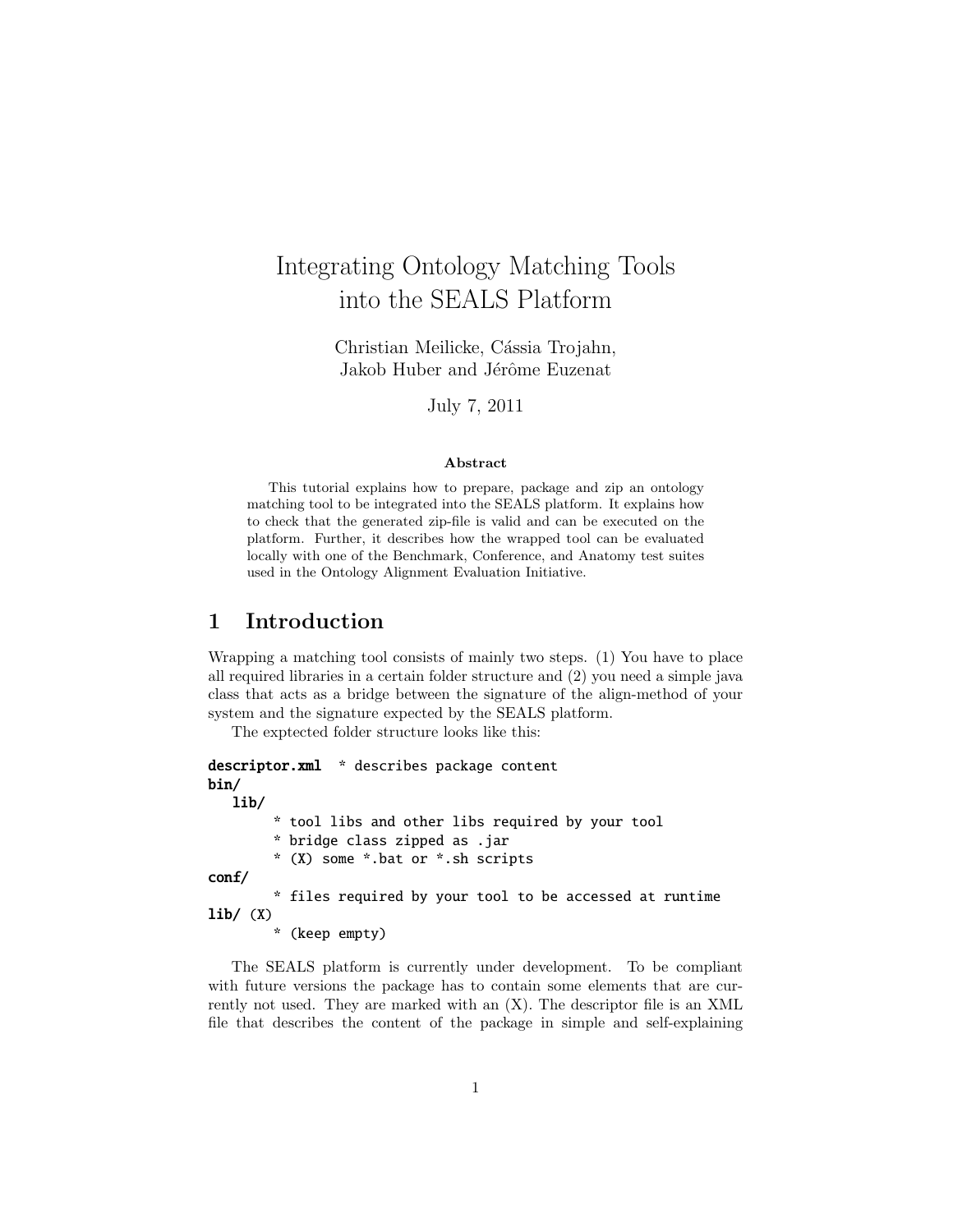way. You can download a full example [demomatcher-package.zip\(windows\)](http://oaei.ontologymatching.org/2011/tutorial/windows/demomatcher-package.zip) or demomatcher-package.zip $(\mathtt{linux})^1$  $(\mathtt{linux})^1$ .

The interface that has to be implemented in the bridge has the signature URL align(URL sourceOnt, URL targetOnt) where it is expected that the generated alignment is stored in a temporary file and the URL of this file is returned. Note also that the generated file is expected to be conform to the format of the Alignment API<sup>[2](#page-1-1)</sup>.

In the following we show how to generate such a package and its bridge. If you are a developer of a tool that implements the alignment API you can continue with  $\S 2$  $\S 2$  and skip over  $\S 3$ . If this is not the case you can skip over  $\S 2$ and continue directly with §[3.](#page-2-0)

## <span id="page-1-2"></span>2 Simplified procedure for systems implementing the Alignment API

For those matchers implementing the Alignment API, no programming is necessary. An ant script is able to generate the bridge, compile it, package it, and validate it. The procedure is the following:

- 1. get [package-template.zip](http://oaei.ontologymatching.org/2011/tutorial/package-template.zip), unzip it and move to its content;
- 2. check that everything works by calling ant pack, ant validate, if all return a success, then perform ant origin;
- 3. move all the jars needed for running your matcher, including the Alignment API jars, to the bin/lib directory (subdirectory authorised);
- 4. edit local.properties (important properties are classname, the fully qualified name of the class to implementing AlignmentProcess, and scriptext, generating a Unix or Windows package);
- 5. run ant pack.

If your matcher does not rely on external resources besides jar-files, this should be done. You have a zip file available which is your package and you can progress to  $\S5$  $\S5$  (in fact, you can even execute the step of  $\S5.1$  $\S5.1$  by running ant validate).

On the other hand, if it needs some runtime configuration files, these could be put in the conf directory, before running again ant pack, but then it may be necessary to edit src/bridge/Bridge.java for telling your matcher where to get these configurations.

If it is more complex, it is unfortunately necessary to rely on the documentation and procedure of §[3.](#page-2-0) However, you can start from what you have built: the descriptor.xml file and the src/bridge/Bridge.java Java file.

<span id="page-1-0"></span><sup>&</sup>lt;sup>1</sup>All files can be downloaded from  $http://oaei.ontologymatching.org/2011/tutorial/$ .

<span id="page-1-1"></span><sup>2</sup><http://oaei.ontologymatching.org/2011/align.html>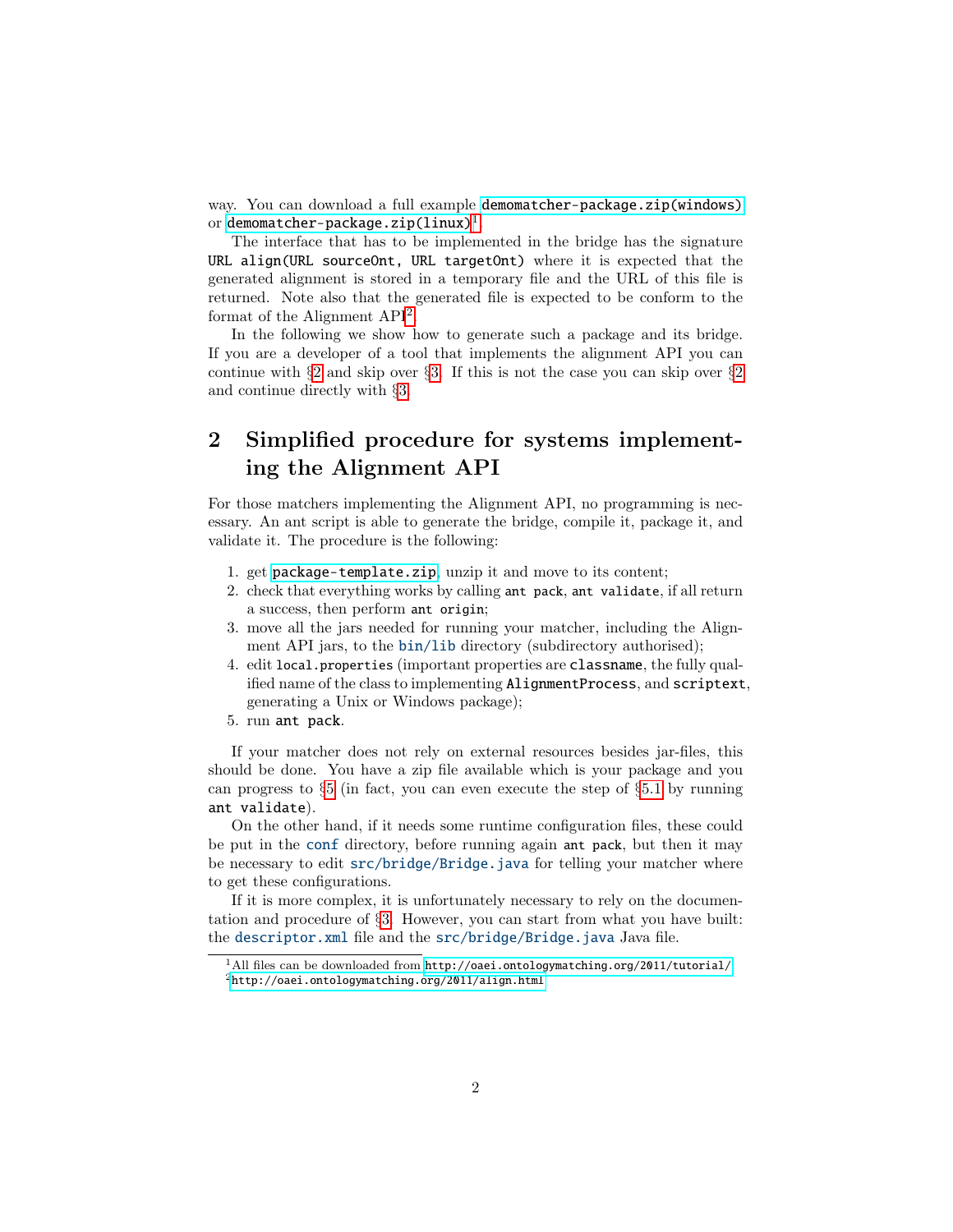## <span id="page-2-0"></span>3 Standard procedure for other tools

In the following we assume that you are using eclipse. Note that this is not a requirement, but just helps to keep the explanation brief. These instructions require that you have downloaded [demomatcher-package.zip\(windows\)](http://oaei.ontologymatching.org/2011/tutorial/windows/demomatcher-package.zip) or [demomatcher-package.zip\(linux\)](http://oaei.ontologymatching.org/2011/tutorial/linux/demomatcher-package.zip) as well as [seals-omt-client.jar](http://oaei.ontologymatching.org/2011/tutorial/seals-omt-client.jar). Our demomatcher example is described briefly in Appendix [A.](#page-8-0)

- 1. Create a new eclipse project and ensure that all libraries required by your matcher are on the build path (for our example it was demomatcher.jar, simmetrics. jar and owlapi. jar; for your matcher it will be some other libraries).
- 2. Add also the jar file seals-omt-client.jar to your build path. It contains besides some other classes also the interfaces you have to implement.
- <span id="page-2-1"></span>3. Create some package and a class that extends AbstractPlugin and implements IOntologyMatchingToolBridge as shown in Appendix [A.4](#page-11-0) (down-load [MatcherBridge.java](http://oaei.ontologymatching.org/2011/tutorial/MatcherBridge.java)). This class acts as a bridge between the functionalility of your tool and the functionality required by SEALS. Do not change the methods canExecute and getType. The two align methods are specific for your tool.
- 4. Export your tool bridge as a jar-file. You do not need to include any of the libraries on your build path into that jar, only the class you have created in step [3.](#page-2-1)
- 5. Copy the folders of the packaged tool of our example, remove the jar-files of the example and replace them by the jar-files that are required by your matcher.
- 6. Add to the directory conf the resources required at runtime by your system. These files will at runtime be located at the current working directory.
- 7. Modify the descriptor.xml according to these changes. Also change the meta information in the first part of the descriptor.xml file. Specially, you need to specify the class bridge and the library dependencies.
- 8. Zip the content of the package (do not include the package folder itself in the zip-file).

Even if your system does not implement the Alignment API, you can use the ant facilities presented in §[2](#page-1-2) to package your tool instead of manually following all steps listed here. For that, you have to follow the steps indicated in  $\S 2$  $\S 2$  as well as you have to write the src/bridge/Bridge.java file (or modify the provided template example).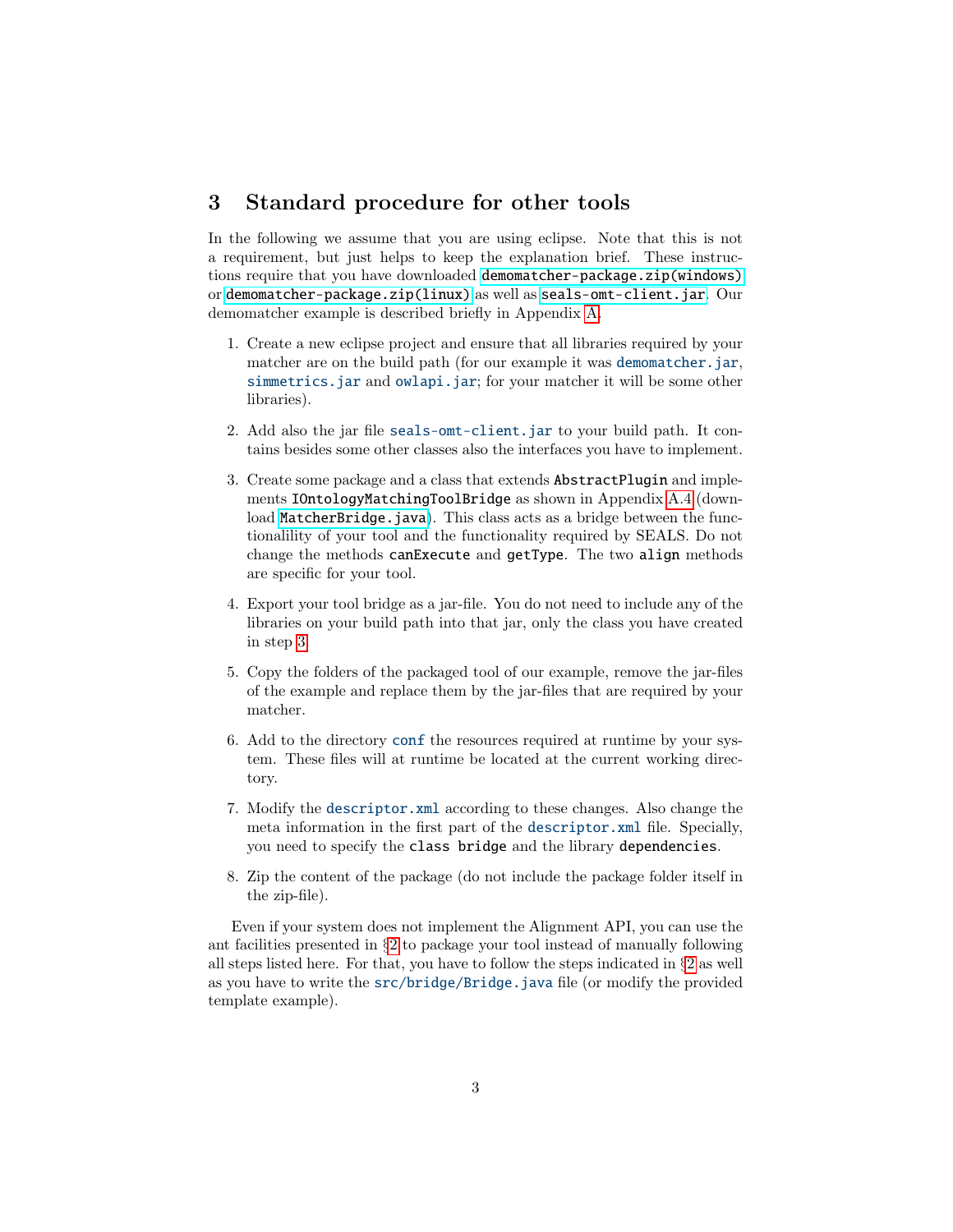## 4 Using additional resources

Most matching systems require some additional resources to be available during execution in order to run properly. Examples are configuration files, lists of stopwords, dictionary files of Wordnet, and many other kind of resources. If such resources are required by a matching system, they have to be copied to the directory conf, see also Appendix §[A.1.](#page-8-1) The SEALS platform will in the deployment phase of the tool copy the contents of this folder (recursively, if there are sub folders) into the working directory where the matching process will be executed later on. Note that the files that have to be stored can typically be found in the base folder of a matching system.

For instance, consider that *demomatcher* requires the file threshold.txt to be available in the directory configuration/ relative to the working directory where demomatcher is executed.<sup>[3](#page-3-2)</sup> For that reason we have placed it in the package of the matcher as shown in §[A.1.](#page-8-1)

If your system requires some additional libraries/applications/servers that have to be installed prior to running the matcher, you have to inform us about this. We will take care that required software is installed on the machines where your system will finally by evaluated.

## <span id="page-3-0"></span>5 Test your packaged tool

There are three types of validation available for testing your tool-package. First, there is a validation of the structure and content of the zipped package. Second, there is a test in which you run the packaged tool in the same way as it will be run by the platform. Third, there is a test in which you run a complete evaluation including the computation of precision and recall.

#### <span id="page-3-1"></span>5.1 Validating structure and content

The jar-file [seals-omt-validator.jar](http://oaei.ontologymatching.org/2011/tutorial/seals-omt-validator.jar) can be used to check the structure and content (e.g., correctness of references) of the package. For that purpose you need to have your tool zipped as described in the last step of §[3.](#page-2-0) If you have followed the steps in  $\S2$ , ant pack generates such zip file (mytool.zip in the provided example, as indicated in the local.properties file).

In our example we called the resulting zip-file demomatcher-package.zip. Given that in the current working directory we have seals-omt-validator.jar and demomatcher-package.zip, we can check the zipped package with the following command.

A:\temp>java -cp seals-omt-validator.jar eu.sealsproject.platform.res.tool.utils.clients.validation.PackageValidator -v all -r demomatcher-package.zip

<span id="page-3-2"></span> $3$ In most cases the settings or configuration file(s) will be placed directly in conf. We have used this example to illustrate that it is possible to use subdirectories if required.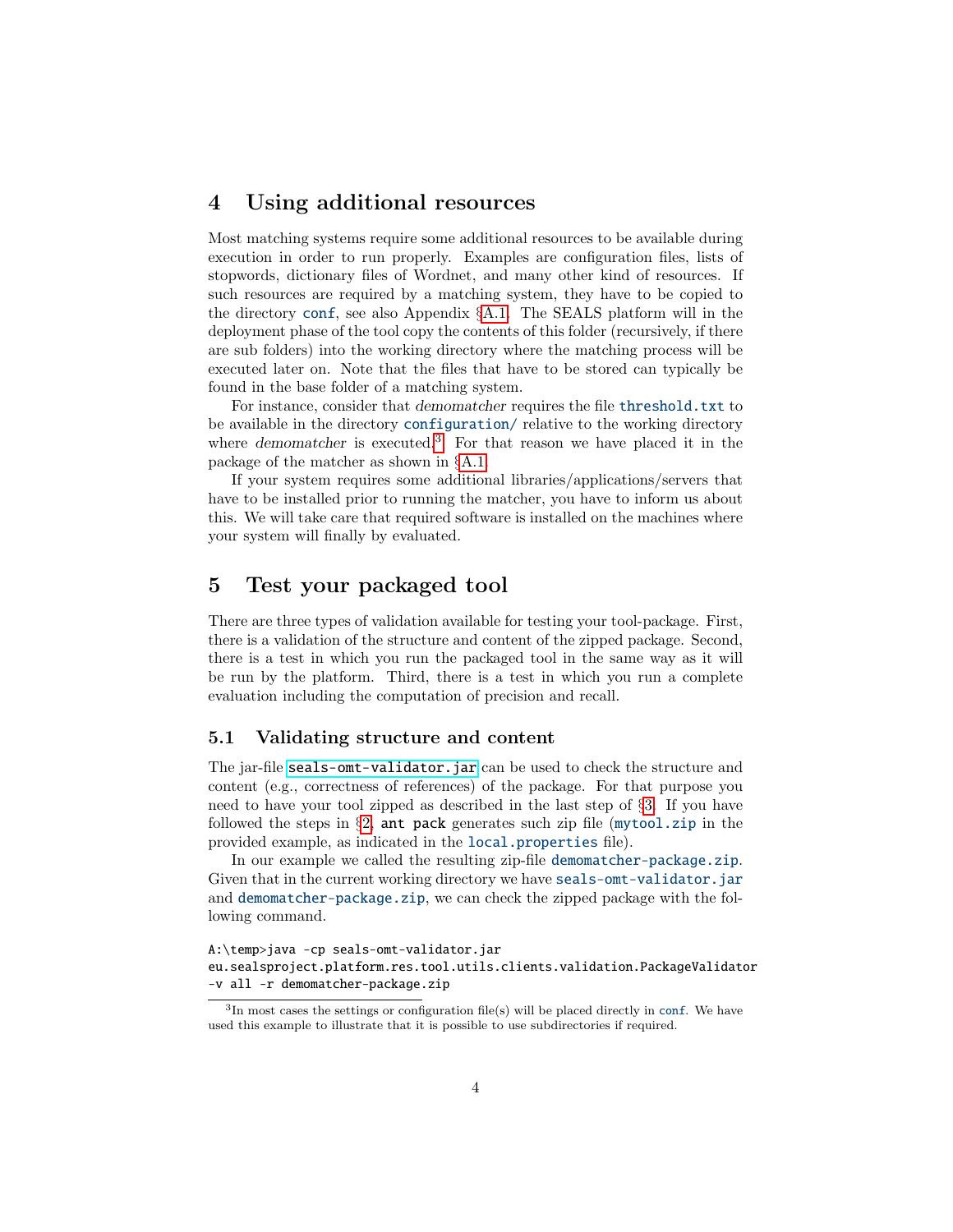In case of a successful test, the following output is displayed.

```
log4j:WARN No appenders could be found for logger+
(eu.sealsproject.platform.res.tool.bundle.factory.impl.DirectoryNormalizer).
log4j:WARN Please initialize the log4j system properly.
Package 'A:\temp\demomatcher-package.zip' is valid
Package structure validation report:
- Tool package configuration: [Passed]
- Binary directory..........: [Passed]
- Configuration directory...: [Passed]
- Library directory.........: [Passed]
Package descriptor validation report:
- PackageConfiguration..............: [Passed]
- DeployCapabilityConfiguration....: [Passed]
  + Shell script configuration:
    - Script file 'deploy.bat' found.
- UndeployCapabilityConfiguration..: [Passed]
  + Shell script configuration:
    - Script file 'undeploy.bat' found.
- StartStopDependency................ [Passed]
- StartCapabilityConfiguration.....: [Passed]
  + Shell script configuration:
    - Script file 'start.bat' found.
- StopCapabilityConfiguration......: [Passed]
  + Shell script configuration:
    - Script file 'stop.bat' found.
- InvokeCapabilityConfiguration....: [Passed]
  + Java application configuration:
    - Jar file 'demomatcher-bridge.jar' found.
    - Class 'de.unima.ki.demomatcher.seals.MatcherBridge' found.
    - Dependencies specified:
      + Dependency 'lib/demomatcher.jar' found and valid.
      + Dependency 'lib/owlapi.jar' found and valid.
      + Dependency 'lib/simmetrics.jar' found and valid.
- ShellScriptFileUniqueness........: [Passed]
```
In this example the validation has been passed successfully. In case of problems, they are reported.

### 5.2 Running the tool

In the SEALS platform your matcher will be executed in a certain folder. To simulate this behavior for the purpose of doing this test, you first have to set the system variable SEALS\_HOME to some folder on your machine where you have full read, write and execution rights. Under Windows use the following command.

#### A:\temp>set SEALS\_HOME=A:\seals\sealshome

If you are using a Unix system you have to type the following: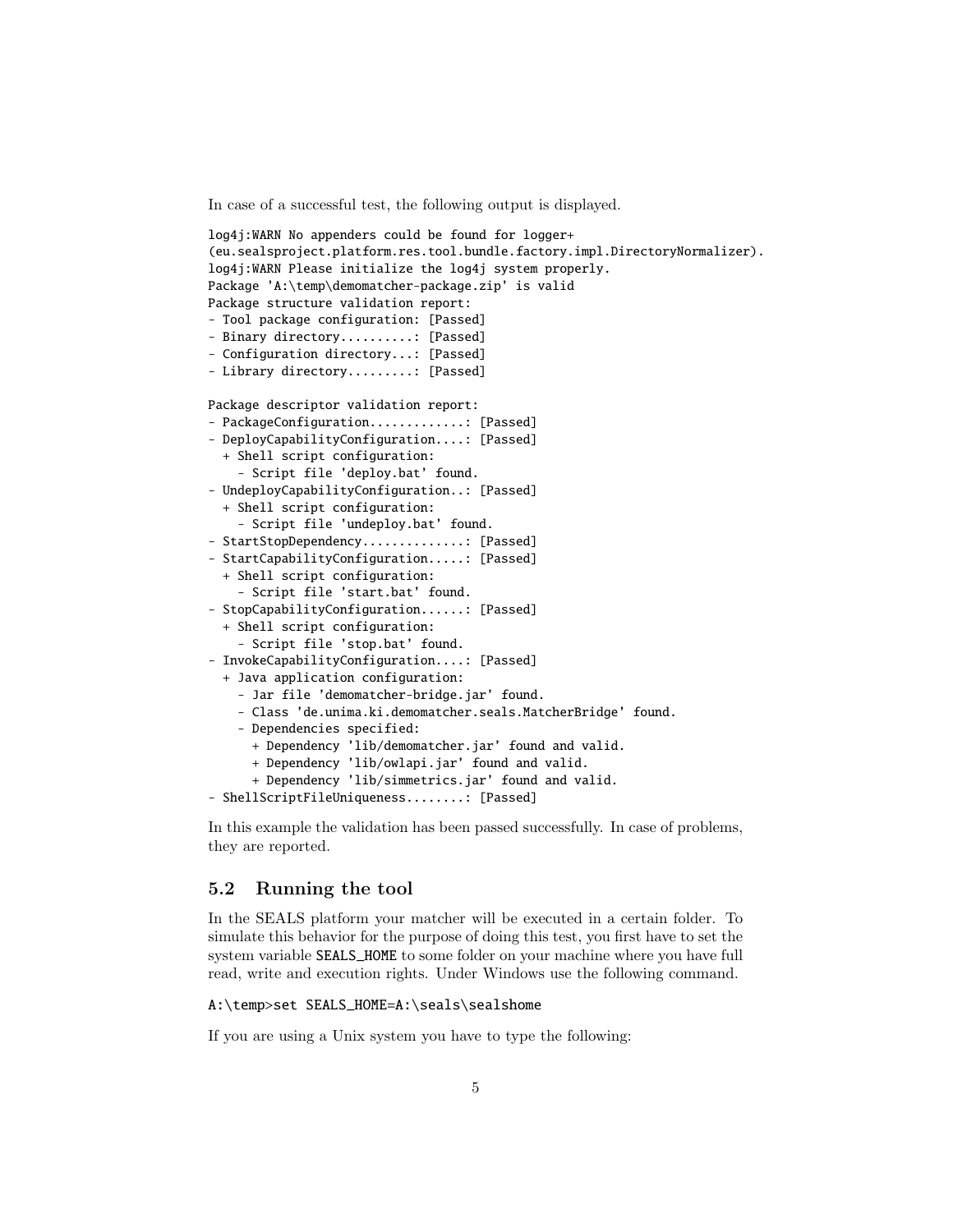christian@arnheim:˜\$ export SEALS\_HOME="/home/christian/sealshome"

Note that this variable is only valid in the same terminal. Please change now the current directory to the SEALS\_HOME directory in order to execute your matcher! We have prepared a client which connects to the tool via its bridge and executes its align method as it will be the case when the tool is deployed in the SEALS platform. It is available in the jar-file [seals-omt-client.jar](http://oaei.ontologymatching.org/2011/tutorial/seals-omt-client.jar) that contains also the interfaces to be implemented. The client works directly on the unzipped tool package.

You can check if the unzipped package can be executed as follows (we unzipped demomatcher-package.zip into A:/temp/demomatcher-package). Note that it is one command without any line breaks.

```
A:\seals\sealshome>java -jar A:/temp/seals-omt-client.jar
A:/temp/demomatcher-package
```
Please ensure that you execute this command from the SEALS\_HOME directory and ensure that the path to the jar-file and the unzipped tool-package is valid. In case of problems use absolute paths. If you run this command, it generates the following output.

```
Syntax (simple test): <packageLocation> <-t>
Or (full test): <packageLocation> <-e> <testsuite> <output>
Or (for local test): <packageLocation> <-o> <ontologyURL1> <ontologyURL2>
Replace <testsuite> with one of Anatomy2010, Benchmark2010, BenchmarkII2011
Conference2010, or MLConference
```
You can chose between one of three options.

- -t Two predefined ontologies from the Conference test suite in the SEALS test repository are used as input to your matching system. To run this simple test, a connection to the internet is required.
- -o You can specify as additional arguments the URLs of two ontologies, which can for example be locally stored on your machine.
- -e You can run a full evaluation locally on your machine and store the evaluation results in a tab-separated output file. Again, a connection to the internet is required to retrieve the input ontologies. Do not forget the argument which specifies the file in which results are stored.

We recommend to start with  $-t$ . Here is the full command:

#### A:\seals\sealshome>java -jar A:/temp/seals-omt-client.jar A:/temp/demomatcher-package -t

If everything is fine and you are connected to the internet, the following messages are printed to the screen.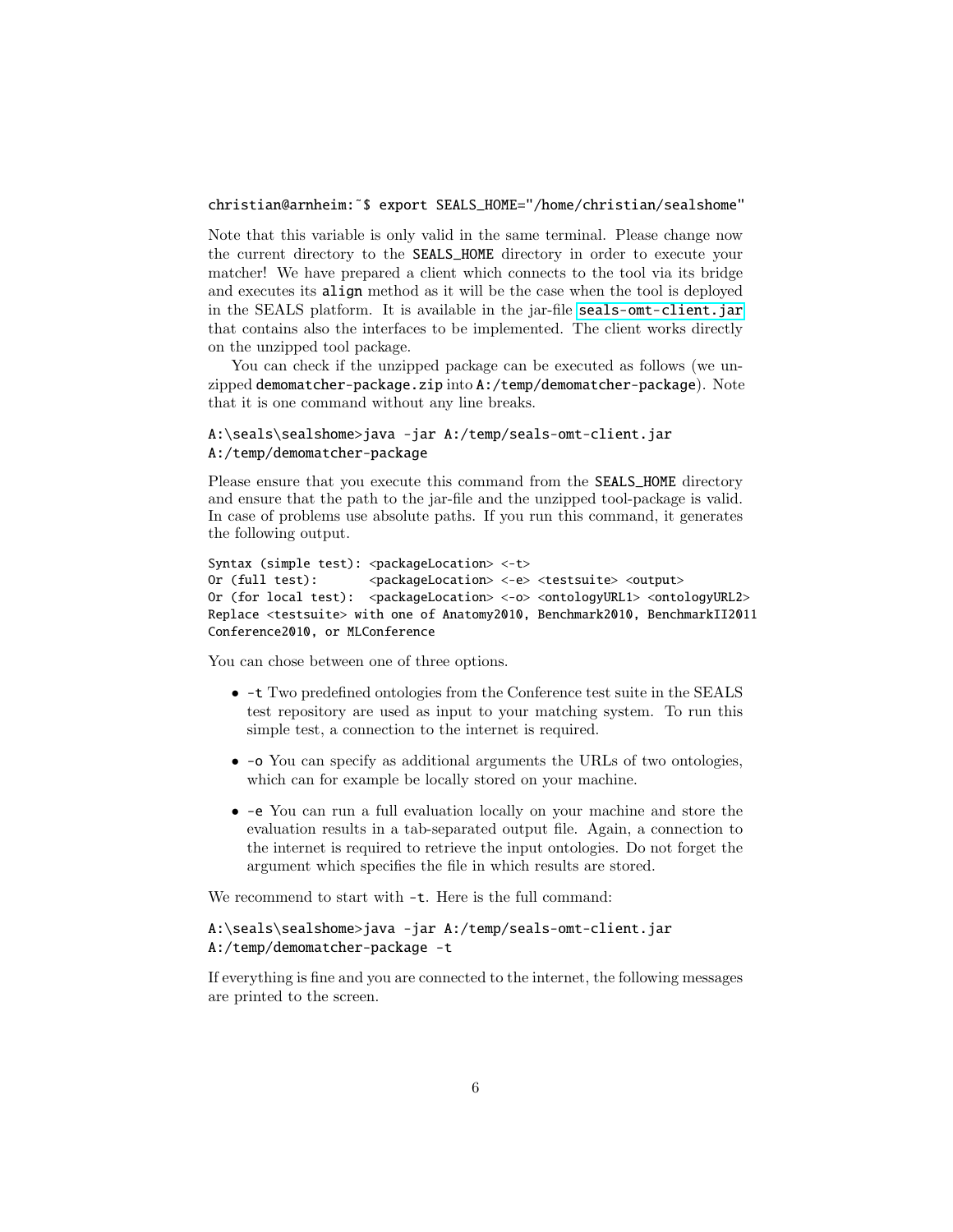```
>>> Preparing environment ...
>>> All files are copied to SEALS_HOME. Press y to start: y
... maybe some debugging/progress output generated by your system
>>> Result stored to URL: file:/C:/.../Temp/align438520766.rdf
>>> Matching finished. Press y to clear SEALS_HOME: y
>>> Cleaning up environment ...
```
Note that two times you are requested to type y to make the process continue. This allows you to inspect the content of SEALS HOME as well as to check the automatically generated alignment. Once the process has finished, the contents of SEALS HOME will be deleted again.

If you have no internet connection (or want to test with different ontologies), you can use the -o option and specify a second and third parameter, which have to be URLs pointing to the (locally stored) ontologies like  $file:///C://...$ . Keep in mind that a valid URL is required.

#### 5.3 Evaluating the tool

Once you have tested successfully the -t or the -o option, it is time to test if your system manages to run a complete evaluation. For doing so you can use the -e option and chose between one of Anatomy2010, Benchmark2010, BenchmarkII2011, Conference 2010, or MLConference.  $\rm ^4$  $\rm ^4$  For example, type this:

```
A:\seals\sealshome>java -jar ... ... -e Benchmark2010 output.txt
```
This runs all of the Benchmark test cases (version used for OAEI 2010) subsequently and displays some progress information on the screen.

Note that a full evaluation can be run successfully while there might still be some problems related to the generated alignments. For that reason you should inspect the output files carefully. A typical example might look like this:

| 101 | 1.0         | 1.0 | file:/C://align3100047406330015693.rdf                    |
|-----|-------------|-----|-----------------------------------------------------------|
| 103 | $1.0 \t1.0$ |     | file:/C://align6763189370432843972.rdf                    |
| 104 |             |     | 1.0 1.0 file:/C://align6804694726976981529.rdf            |
|     |             |     | 201  0.773  0.949  file:/C://align6060859294027567944.rdf |
|     |             |     | 201-2 0.969 1.0 file:/C://align1927738950787331860.rdf    |

The file shows for each test case precision and recall of the alignment generated by your system as well as the path to the generated alignment.

If precision and recall values are missing, the generated alignment could not be parsed. In such a case there is an entry in an additional column that informs about possible problems. This will help you to get rid of the underlying problem. Incorrect or missing header information in the alignment is often the reason for this problem (e.g., filling the uri-tags with something that is not an URI).

Keep also track of lines that contain unexpected results for precision and recall (e.g. 0 lines) at places where you would not expect them. Typical problems may be related to one of the following issues:

<span id="page-6-0"></span><sup>4</sup>MLConference is a sample from a new multilingual dataset that has been added for test purpose. It will not be evaluated in OAEI 2011.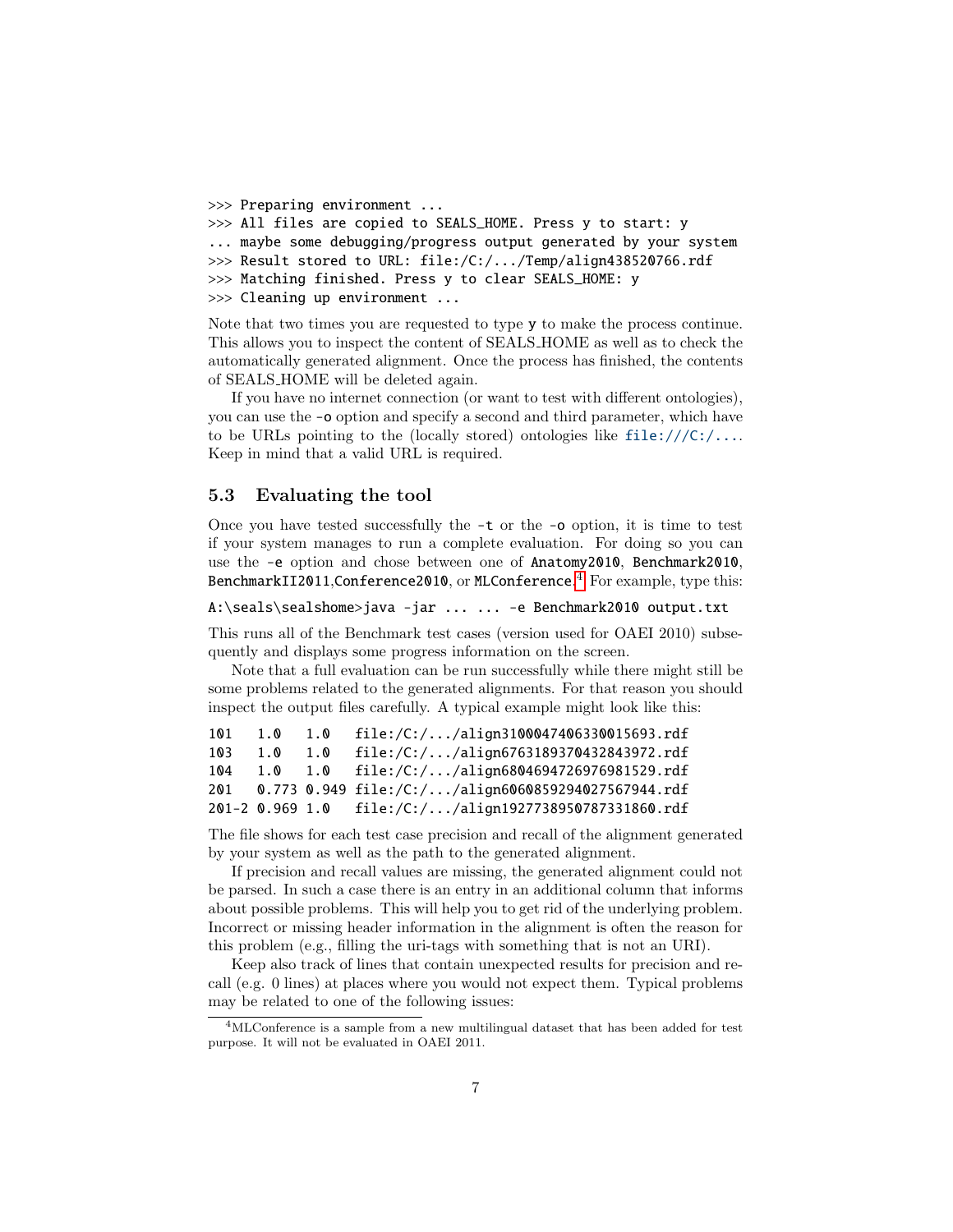- You system might have reversed the order of the input ontologies such that the matched concepts, properties, or instances appear in a reversed order.
- Your system might not be able to cope correctly with encoding issues. This has been the case for some systems with respect to some test cases in the Benchmark suite.
- Your system might not use namespaces that prefix the local names of concepts and properties in the appropriate way. Take care that something like http://xyz#Person appears in the alignment, and not just Person or file://C:xyz.owl#Person.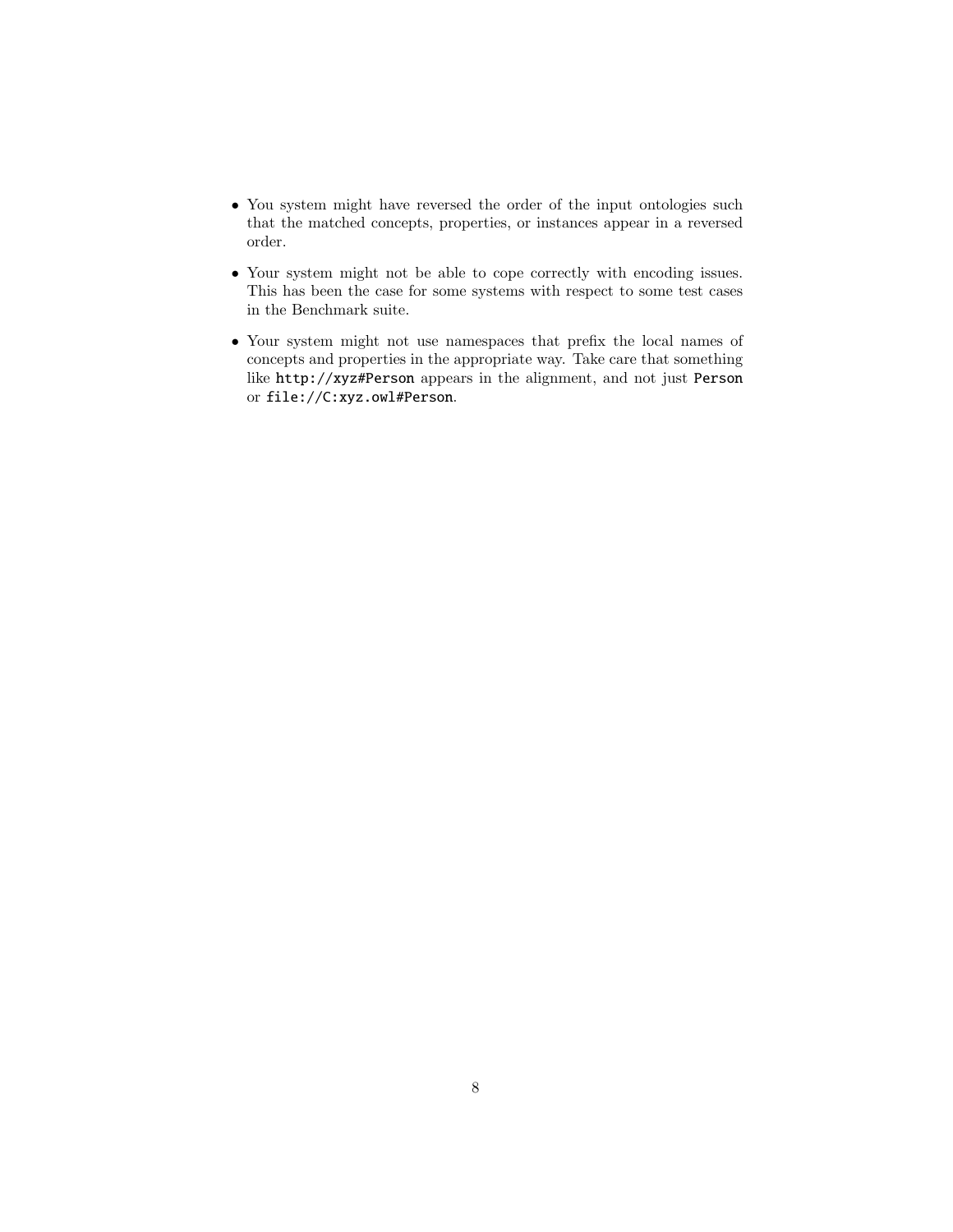## <span id="page-8-0"></span>A A full example: demomatcher

The tool that we analyze as an example is called  $DemoMatcher<sup>5</sup>$  $DemoMatcher<sup>5</sup>$  $DemoMatcher<sup>5</sup>$ . Its functionality is encoded in a jar-file demomatcher.jar. It requires the additional libraries simmetrics.jar and owlapi.jar to be available on the classpath. Further, it uses a simple configuration file to specify a threshold. In some of the following sections of this Appendix we show how to package DemoMatcher and how to write the so called *ToolBridge*, which will be the interface through which the SEALS platform accesses its functionality. All the required files (jars, wrapped tool file) can be downloaded in a [windows](http://oaei.ontologymatching.org/2011/tutorial/windows/demomatcher-package.zip) and [linux-variant](http://oaei.ontologymatching.org/2011/tutorial/linux/demomatcher-package.zip).

#### <span id="page-8-1"></span>A.1 Structure of the tool package

The main jar-file of DemoMatcher and the required libraries have to be packaged in a specific folder structure. Our example is based on the Windows variant. Please download [demomatcher-package.zip](http://oaei.ontologymatching.org/2011/tutorial/windows/demomatcher-package.zip) and unzip it on your machine. The resulting directory structure will look like this:

#### bin/

```
lib/
      demomatcher.jar
      owlapi.jar.jar
      simmetrics.jar
   demomatcher-bridge.jar
   deploy.bat (or *.sh on linux)
   start.bat
   stop.bat
   undeploy.bat
conf/
   configuration/
      threshold.txt
lib/
   (empty)
descriptor.xml
```
Besides the libraries required by the matcher, you find some additional files and folders. Some of these folders, such as lib, are not required by Demo-Matcher. However, it is obligatory that these folders exist.

Some matchers may need additional resources to the required Jar-files. These may be stored in the conf directory which is accessible at runtime. Our simple matcher has only one parameter, namely its threshold, which can be defined in a configuration file. It is stored in the file threshold.txt.

The four files deploy.bat, start.bat, stop.bat, and undeploy.bat (\*.sh under Unix) have to be part of your tool package. The four files provided with

<span id="page-8-2"></span> $5$ The steps we present here are the same for using the example presented in  $\S 2$  $\S 2$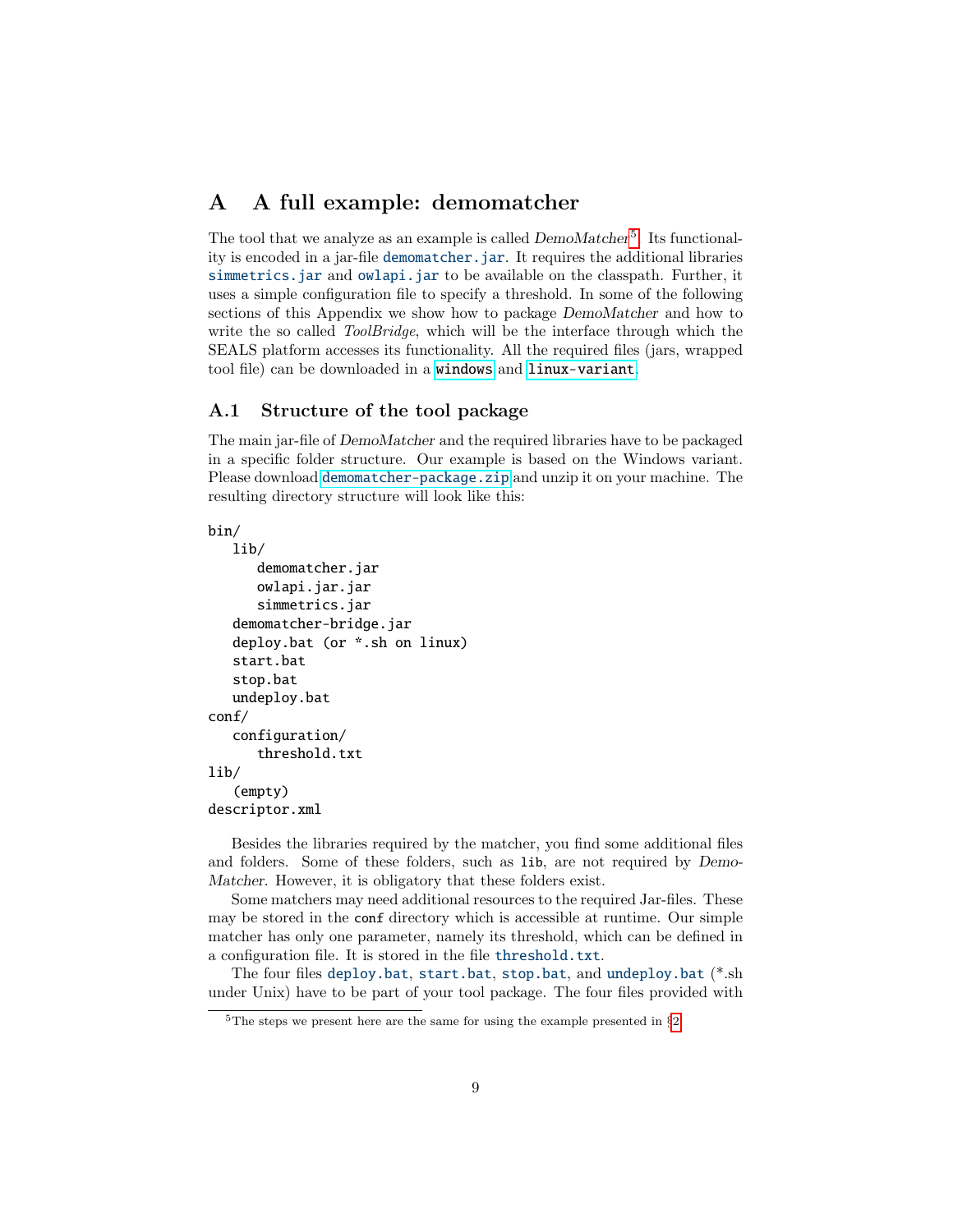our example – which currently do not perform any action – should also be used for any other tool.

The two additional files that are relevant and specific for our matcher are the files demomatcher-bridge.jar and descriptor.xml. We will explain them in the subsequent sections.

#### A.2 Content of descriptor file

It is very easy to modify the descriptor file according to our needs. We explain it step by step.

```
<?xml version="1.0" encoding="UTF-8"?>
<ns:package
  xmlns:xsi="http://www.w3.org/2001/XMLSchema-instance"
  xmlns:ns="http://www.seals-project.eu/resources/res/tools/bundle/v1"
  id="DemoMatcher"
  version="1.0">
  <ns:description>DemoMatcher is a matching tool developed
     for testpurpose.</ns:description>
  <ns:endorsement>
      <ns:copyright>Copyright information</ns:copyright>
      <ns:license>Specification of license</ns:license>
  </ns:endorsement>
...
```
In the first part you have to define the  $id$  of your matcher – chose its name or an abbreviation in case the name is too verbose – its version and a short description. You can also specify copyright and license information. While the first part contains some meta-information, the final part is about the wrapping of the tool itself. It describes where required libraries can be found inside the package.

#### <ns:wrapper>

```
<ns:management>
   ...
   ...
   ...
</ns:management>
<ns:bridge>
   <ns:class>de.unima.ki.demomatcher.seals.MatcherBridge</ns:class>
   <ns:jar>demomatcher-bridge.jar</ns:jar>
   <ns:dependencies>
      <ns:lib>lib/demomatcher.jar</ns:lib>
      <ns:lib>lib/owlapi.jar</ns:lib>
      <ns:lib>lib/simmetrics.jar</ns:lib>
   </ns:dependencies>
</ns:bridge>
```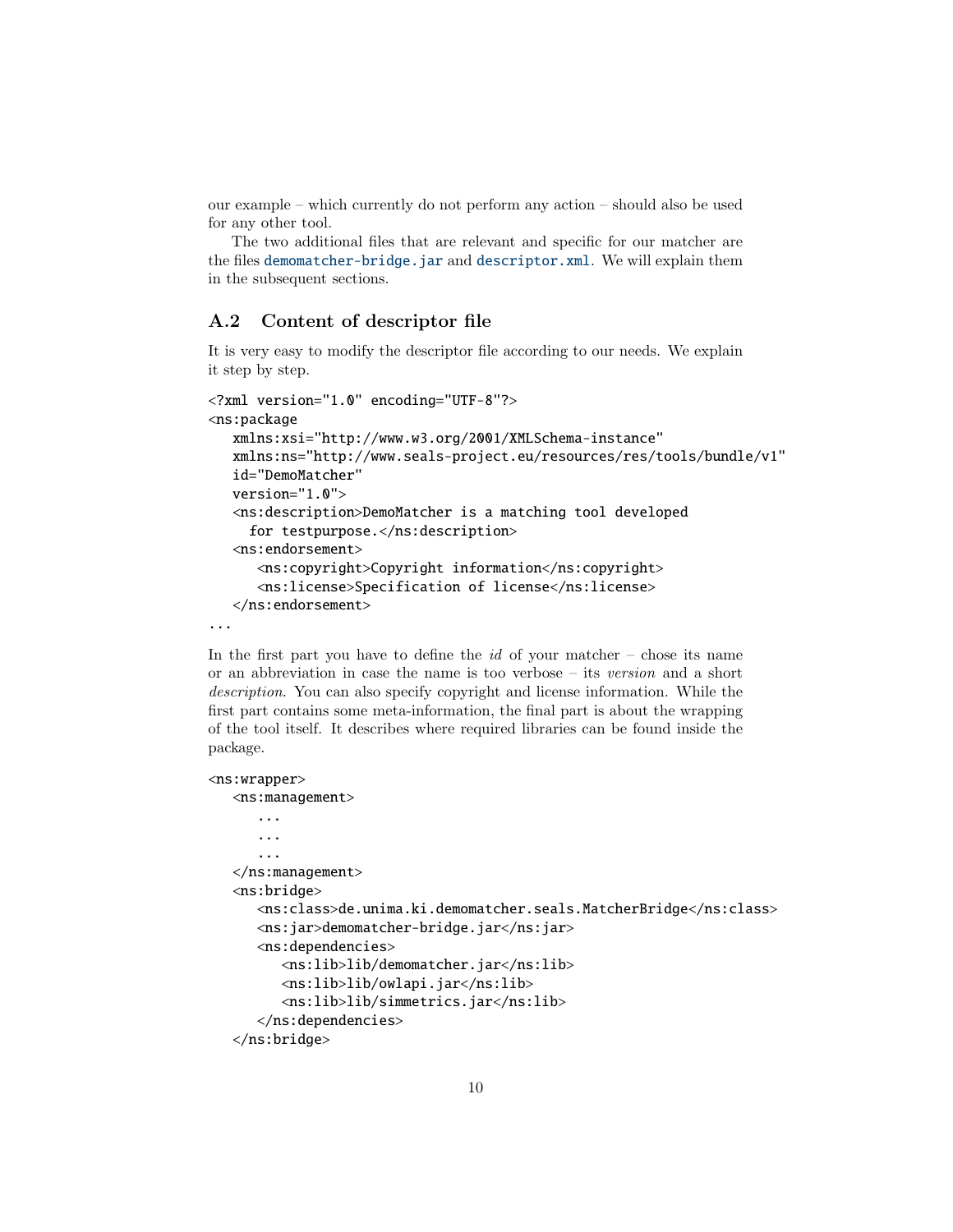#### </ns:wrapper>

As you can see, both the libraries and the main jar of the matcher have to be specified as dependencies. In addition, a class has to be implemented that acts as bridge between the functionality implemented in DemoMatcher and the interface required by the SEALS platform. The naming of this class and its package does not need to follow any pattern. In our example, it is the class de.unima.ki.demomatcher.seals.MatcherBridge that can be found in demomatcher-bridge.jar. Note also that the name of this jar can be chosen arbitrarily as long as it is correctly referenced in the file descriptor.xml. The file demomatcher-bridge.jar contains only this class and nothing else. In the following section we explain how to develop this single class and the file demomatcher-bridge.jar.

#### A.3 Development of the tool bridge

Different matching systems come with different interfaces. Some systems might use the following signature to do their job of matching two ontologies.

// matches to ontologies referred to via their filepath and // return the File that has been generated as a result. File match(String filepathSourceOnt, String filepathTargetOnt)

The interface we proposed for using the SEALS online evaluation service was based on the following signature.

```
// matches to ontologies referred to via their URI and
// returns the alignment generated directly as a string.
String match(URI filepathSourceOnt, URI filepathTargetOnt)
```
The interface that has to be implemented within this tutorial for running a tool under the SEALS platform, has the following signature.

```
// matches to ontologies referred to via their URL and
// returns the URL of the file generated locally
URL align(URL sourceOnt, URL targetOnt)
```
Note that the return value of this methods is a URL. You have to create a temporary file where you store the alignment generated by your system and return the URL of this alignment.

In our *DemoMatcher* there exists a method with the signature that fitted with the SEALS online evaluation service. Please take now a look at the code depicted in  $\S A.4$  $\S A.4$  to see how this method can be called from within URL align(URL source, URL target), the method that has to be implemented. For our example this method is quite simple. It converts the input URLs into URIs, calls the align-method of DemoMatcher, stores the result in a temporary file, and returns the URL of this file. During this process several Exceptions might be caught. Whenever this happens a ToolBridgeException is thrown. This means that the wrapping has not been done correctly, by opposition to an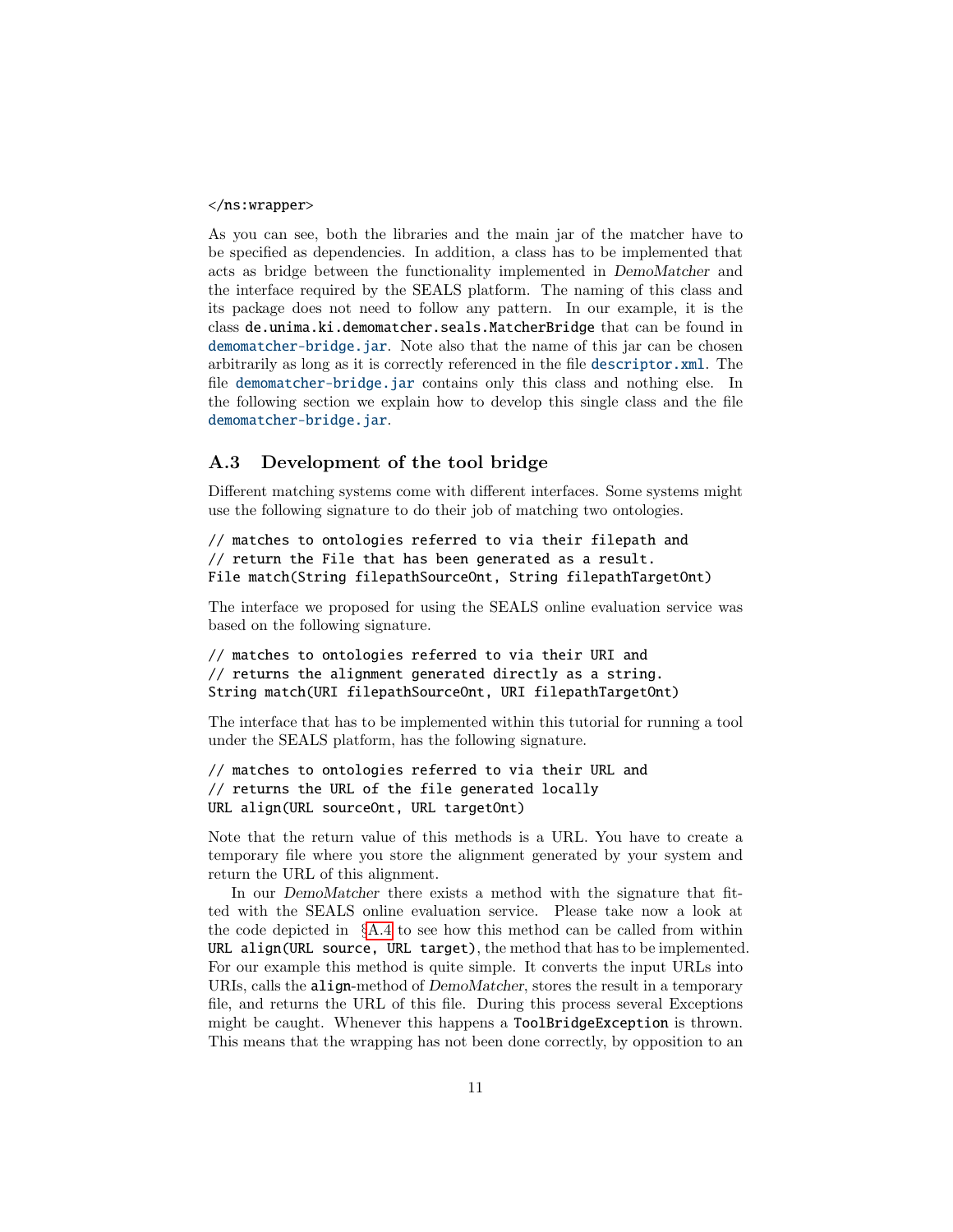error of the matcher. For example, it is not possible to create a temporary file. It is also possible to throw a ToolException to indicate that the matcher itself had some problems. Both types of exceptions will help to debug the tool within the SEALS platform whenever problems occur.

In addition to the method that wraps the main functionality of the matcher, there are three more methods. One of them is an align-method that has three input parameters to point to an additional input alignment. If a matcher supports exploiting an additional input alignment (e.g., subtask  $#4$  of the anatomy track), this method should be implemented. Otherwise follow the example in the appendix. Furthermore, there are two additional methods that should not be modified.

#### <span id="page-11-0"></span>A.4 Example for a bridge

The following code is also available in the file MatcherBridge.java, inside the [demomatcher-package.zip](http://oaei.ontologymatching.org/2011/tutorial/windows/demomatcher-package.zip) file.

```
package de.unima.ki.demomatcher.seals;
```

```
import java.io.File;
import java.io.FileWriter;
import java.io.IOException;
import java.net.URISyntaxException;
import java.net.URL;
import de.uma.alignment.matcher.demo.DemoMatcher;
import eu.sealsproject.platform.res.domain.omt.IOntologyMatchingToolBridge;
import eu.sealsproject.platform.res.tool.api.ToolBridgeException;
import eu.sealsproject.platform.res.tool.api.ToolException;
import eu.sealsproject.platform.res.tool.api.ToolType;
import eu.sealsproject.platform.res.tool.impl.AbstractPlugin;
public class MatcherBridge extends AbstractPlugin implements
                                           IOntologyMatchingToolBridge {
   /**
   * Aligns to ontologies specified via their URL and retunrs the
   * URL of the resulting alignment, which should be stored locally.
   *
   */
   public URL align(URL source, URL target)
                                   throws ToolBridgeException, ToolException {
    DemoMatcher demoMatcher;
     try {
        demoMatcher = new DemoMatcher();
        try {
           String alignmentString = demoMatcher.align(source.toURI(), target.toURI());
           try {
              File alignmentFile = File.createTempFile("alignment", ".rdf");
              FileWriter fw = new FileWriter(alignmentFile);
              fw.write(alignmentString);
              fw.flush();
```